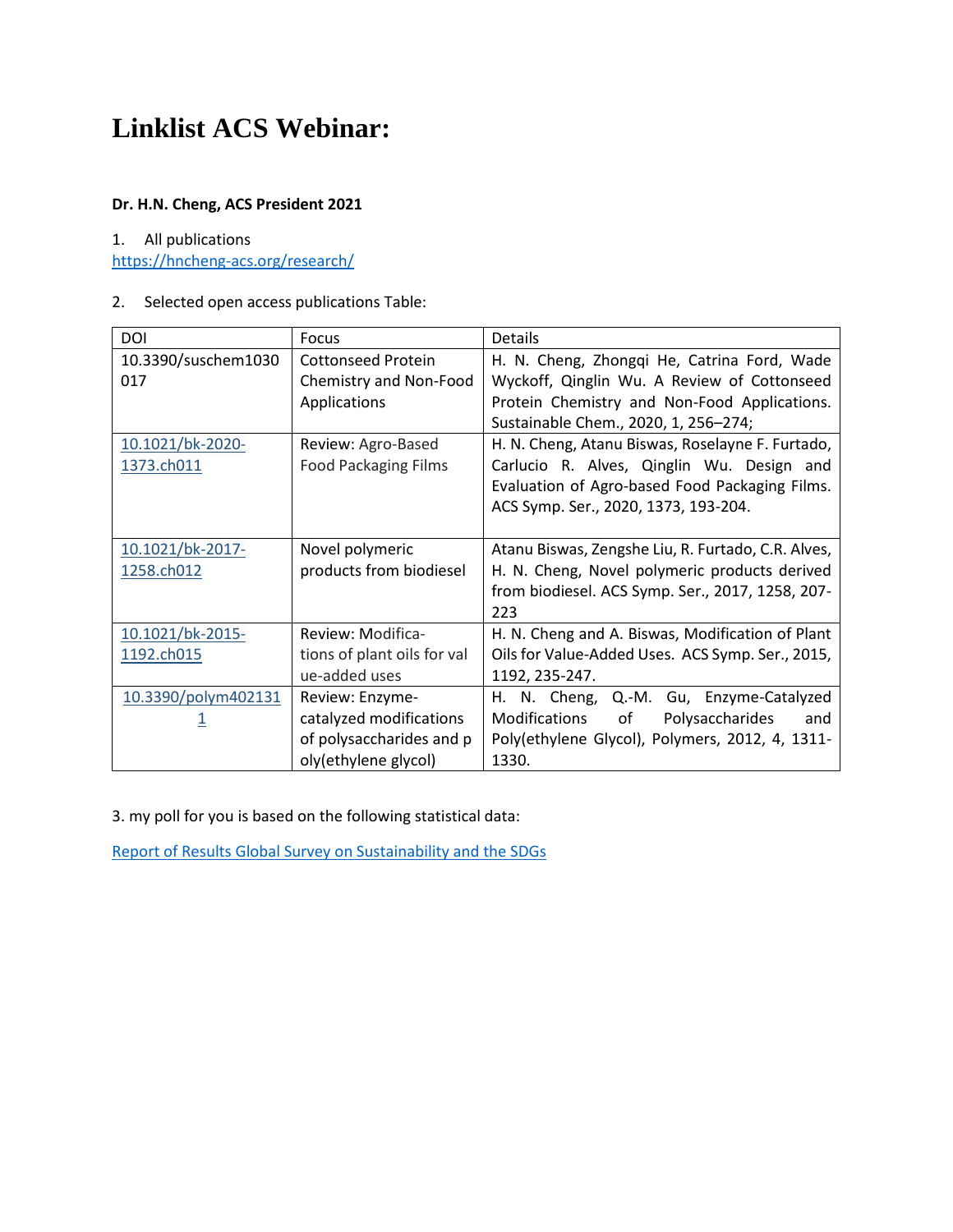## **Dr. Frank Roschangar, Boehringer Ingelheim, Highly Distinguished Research Fellow, Innovation Unit Sustainability**

1. Latest publication in context (open access):

Improved iGAL 2.0 Metric Empowers Pharmaceutical Scientists to Make Meaningful Contributions to

United Nations Sustainable Development Goal 12

Frank Roschangar**\*,** Jun Li**\*,** Yanyan Zhou, Wim Aelterman, Alina Borovika, Juan Colberg, David P. Dickson, Fabrice Gallou, John D. Hayler, Stefan G. Koenig, Michael E. Kopach, Birgit Kosjek, David K. Leahy, Erin O'Brien, Austin G. Smith, Manuel Henry, Jutta Cook and Roger A. Sheldon

### <https://pubs.acs.org/doi/10.1021/acssuschemeng.1c01940>

 2. Selected publications Table (not open access, but as always you can connect with the author to ask for a copy):

| DOI                                  | Focus                                                                                                            | <b>Details</b>                                                                                                                                                                                                                                                                                                                          |
|--------------------------------------|------------------------------------------------------------------------------------------------------------------|-----------------------------------------------------------------------------------------------------------------------------------------------------------------------------------------------------------------------------------------------------------------------------------------------------------------------------------------|
| 10.1039/c8gc00616d                   | green manufacturing me<br>tric: iGAL                                                                             | Roschangar, Frank; Zhou, Yanyan; Constable,<br>David J. C.; Colberg, Juan; Dickson, David P.;<br>Dunn, Peter J.; Eastgate, Martin D.; Gallou,<br>Fabrice; Hayler, John D.; Koenig, Stefan G.; et al,<br>Inspiring process innovation via an improved gre<br>en manufacturing metric: iGAL, Green Chemistry,<br>2018, 20, 10 2206 - 2211 |
| <u>10.1002/97811192881</u><br>52.ch1 | Conference: Review:<br><b>Green Chemistry Metrics</b>                                                            | Roschangar, Frank; Colberg, Juan<br>Edited by Zhang, Wei; Cue, Berkeley W.;<br>Green Chemistry Metrics, Green Techniques for<br>Organic Synthesis and Medicinal Chemistry (2nd<br>Edition), 2018, 1-19                                                                                                                                  |
| 10.1039/c6gc02901a                   | Sustainable drug<br>manufacturing                                                                                | Roschangar, Frank; Colberg, Juan; Dunn, Peter J.;<br>Gallou, Fabrice; Hayler, John D.; Koenig, Stefan<br>G.; Kopach, Michael E.; Leahy, David K.;<br>Mergelsberg, Ingrid; Tucker, John L.; et al<br>A deeper shade of green: inspiring sustainable<br>drug manufacturing, Green Chemistry (2017)<br>19(1), 281-285                      |
| Geen ISBN<br>Medicine Maker #0215    | Minimization of waste<br>and avoidance of toxic<br>and hazardous<br>substances in<br>pharmaceutical<br>products. | Roschangar, Frank; Senanayake Chris H., Kurose<br>G, Sheldon Roger A. How Green is Green? Texerre<br>Publishing Ltd 2015, 5, 26-27                                                                                                                                                                                                      |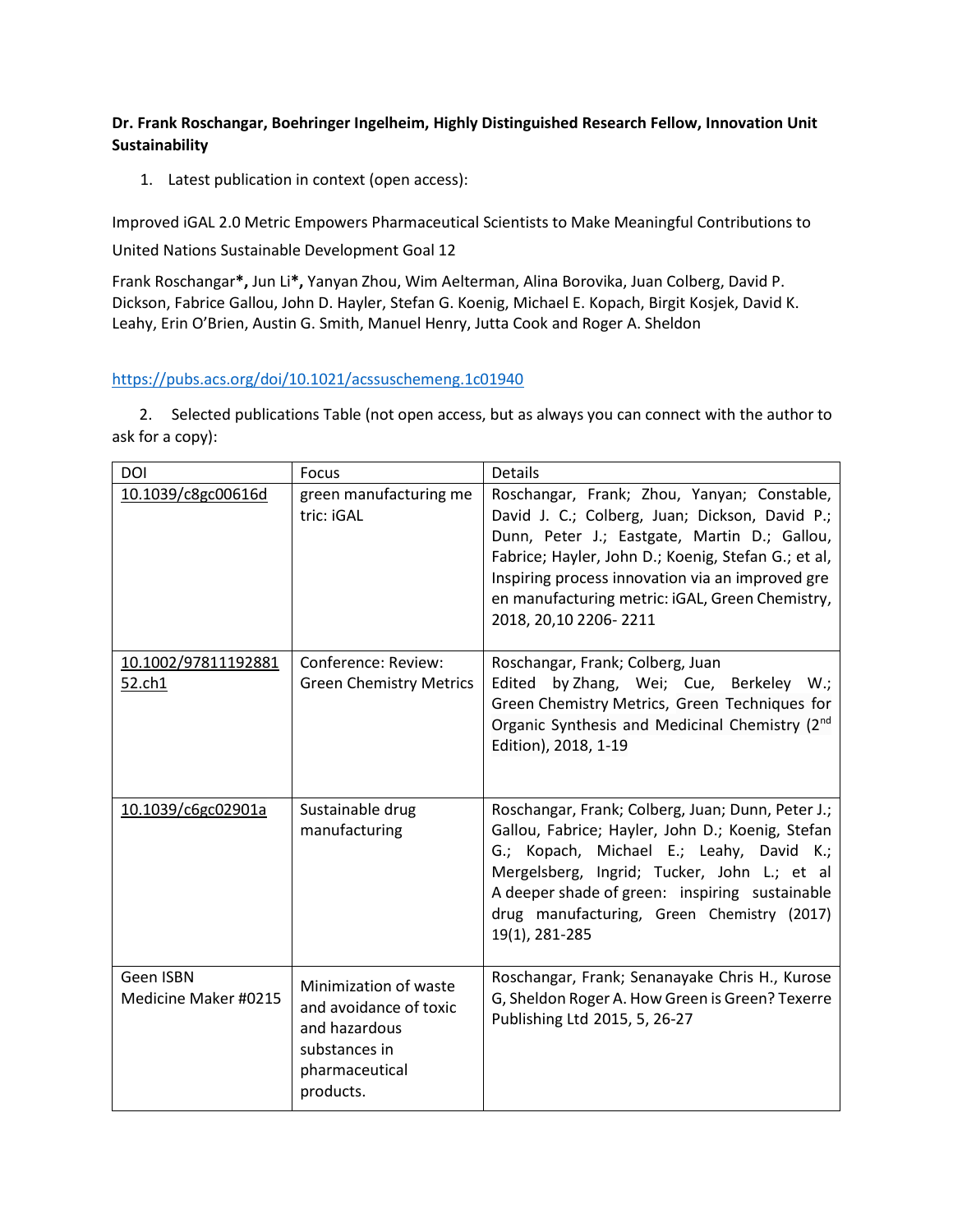| 10.1039/c4gc01563k | Overcoming barriers to<br>green chemistry in the<br>pharmaceutical industry | F. Roschangar, R. A. Sheldon and C. H.               |
|--------------------|-----------------------------------------------------------------------------|------------------------------------------------------|
|                    |                                                                             | Senanayake; Overcoming barriers<br>to<br>green       |
|                    |                                                                             | chemistry in the pharmaceutical industry – the Green |
|                    |                                                                             | Aspiration Level™ concept, Green chemistry, 2015,    |
|                    |                                                                             | 17, 852-786                                          |
|                    |                                                                             |                                                      |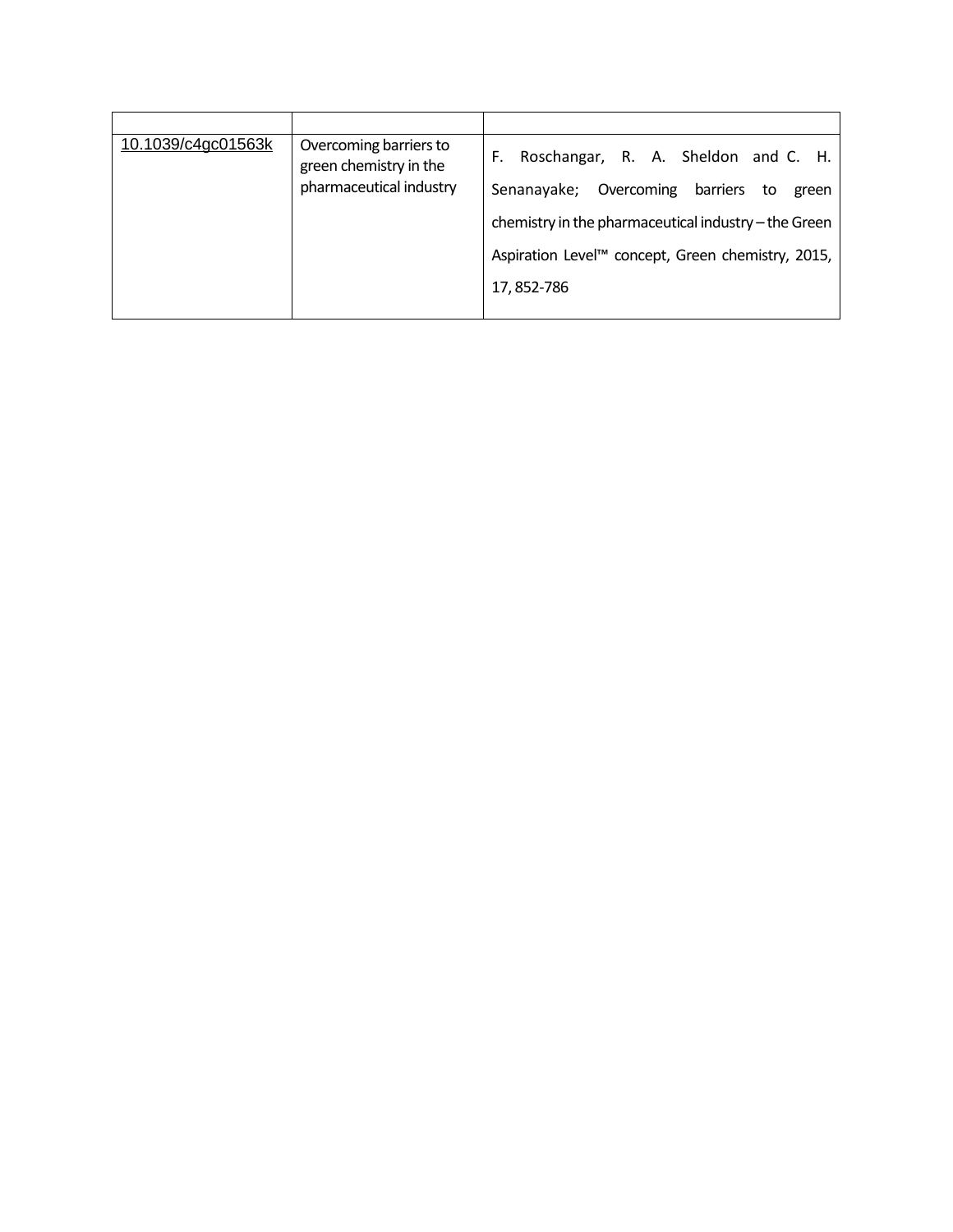**Klaus Kümmerer, Director, Institute of Sustainable and Environmental Chemistry and Chair of Sustainable Chemistry and Material Resources, Leuphana University LüneburgLinks:**

- 1. Community Poll JCF 2020 "Sustainability in Education" [https://jcf.io/en/organization/teams/team-sustainability.](https://smex12-5-en-ctp.trendmicro.com/wis/clicktime/v1/query?url=https%3a%2f%2fjcf.io%2fen%2forganization%2fteams%2fteam%2dsustainability&umid=86bca629-f08e-4159-bd8e-1a4d51530105&auth=0463bafb6650d356e56a2e2e21a2156df1672070-b0baea0f1f7278cc4ab68ba03b189d188607f8cb)
- 2. Study options at Leuphana University in Germany:

<https://www.leuphana.de/en/professional-school/masters-studies/sustainable-chemistry.html> (MSc)

[https://www.leuphana.de/en/professional-school/masters-studies/sustainable-chemistry](https://www.leuphana.de/en/professional-school/masters-studies/sustainable-chemistry-management.html)[management.html](https://www.leuphana.de/en/professional-school/masters-studies/sustainable-chemistry-management.html) (MBA)

3. Selected publications Table: (not open access, but as always you can connect with the author to ask for a copy):

| <b>DOI</b>                     | Focus                                                           | <b>Details</b>                                                                                                                                                                                                  |
|--------------------------------|-----------------------------------------------------------------|-----------------------------------------------------------------------------------------------------------------------------------------------------------------------------------------------------------------|
| 10.1016/j.scp.2020.10<br>0270  | Master of Science,<br>Sustainable Chemistry                     | Elschami, Myriam & Kümmerer, Klaus. Design of<br>a Master of Science, Sustainable Chemistry.<br>Sustainable Chemistry and Pharmacy. 2020, 17,<br>100270                                                         |
| 10.1039/D0GC03313H             | Education in green<br>chemistry and in<br>sustainable chemistry | Vânia G. Zuin, Ingo Eilks, Myriam<br>Elschami and Klaus Kümmerer, Education in<br>green chemistry and in sustainable chemistry:<br>perspectives towards sustainability, Green<br>Chemistry. 2021, 23, 1594-1608 |
| 10.1038/s41570-021-<br>00253-w | Towards more<br>sustainable curricula                           | Vânia G. Zuin, Klaus Kümmerer, Towards more<br>sustainable curricula .Nature Reviews Chemistry,<br>2021, 5, 76-77                                                                                               |